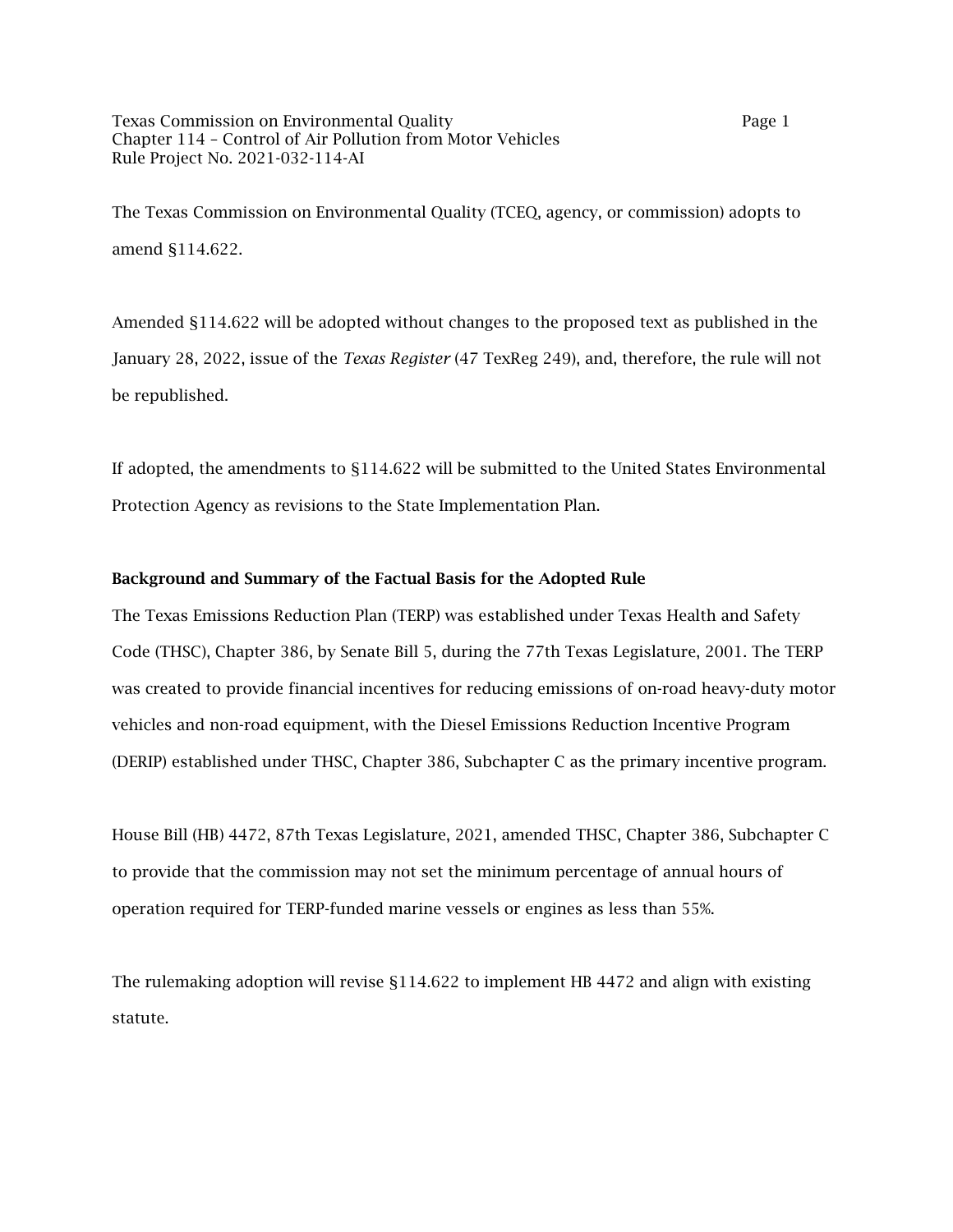Texas Commission on Environmental Quality Page 2 Chapter 114 – Control of Air Pollution from Motor Vehicles Rule Project No. 2021-032-114-AI

#### Section Discussion

#### *§114.622, Incentive Program Requirements*

The commission adopts to amend §114.622, creating a new subsection (c), establishing that proposed projects involving marine vessels or engines must be operated in the intercoastal waterways or bays adjacent to a nonattainment area or affected county of this state for not less than 55% over the lifetime of the project to implement HB 4472. Also, the commission adopts to amend subsequent subsections to align with the new subsection (c).

## Final Regulatory Impact Determination

The commission reviewed the rulemaking action in light of the regulatory analysis requirements of Texas Government Code, §2001.0225, and determined that the action is not subject to Texas Government Code, §2001.0225, because it does not meet the definition of a "Major environmental rule" as defined in that statute. A "Major environmental rule" is a rule, the specific intent of which is to protect the environment or reduce risks to human health from environmental exposure and that may adversely affect, in a material way, the economy, a sector of the economy, productivity, competition, jobs, the environment, or the public health and safety of the state or a sector of the state.

The amendments to §114.622 are adopted in accordance with HB 4472, which amended THSC, Chapter 386, Subchapter C. The rulemaking adoption revises eligibility criteria for a voluntary grant program. Because the rulemaking adoption places no involuntary requirements on the regulated community, the rulemaking adoption would not adversely affect, in a material way, the economy, a sector of the economy, productivity, competition, jobs, the environment, or public health and safety of the state or a sector of the state. In addition, none of these amendments place additional financial burdens on the regulated community.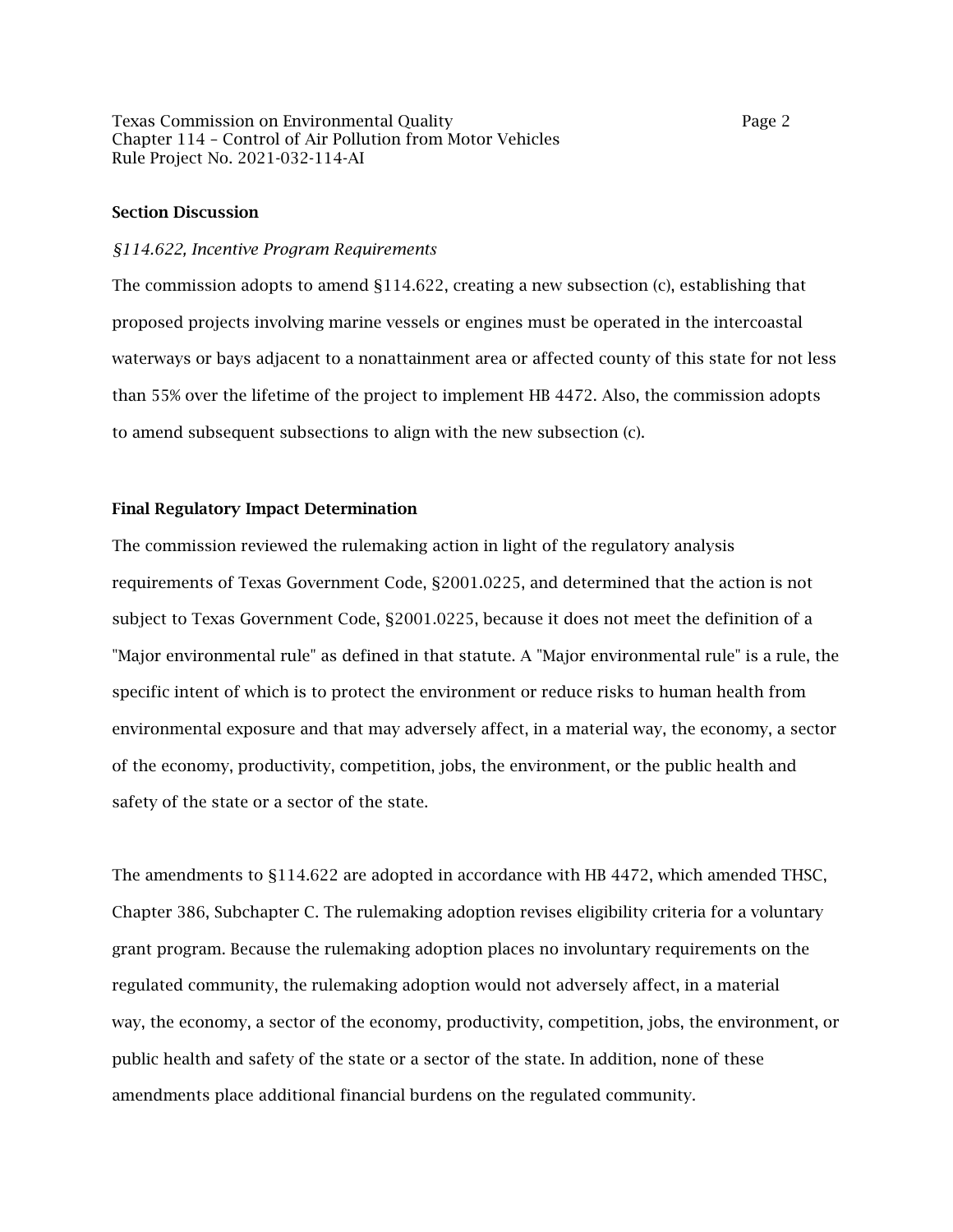Texas Commission on Environmental Quality **Page 3** Page 3 Chapter 114 – Control of Air Pollution from Motor Vehicles Rule Project No. 2021-032-114-AI

In addition, a regulatory impact analysis is not required because the rulemaking adoption does not meet any of the applicability criteria for requiring a regulatory analysis of a "Major environmental rule" as defined in the Texas Government Code. Texas Government Code, §2001.0225, applies only to a major environmental rule, the result of which is to: 1) exceed a standard set by federal law, unless the rule is specifically required by state law; 2) exceed an express requirement of state law, unless the rule is specifically required by federal law; 3) exceed a requirement of a delegation agreement or contract between the state and an agency or representative of the federal government to implement a state and federal program; or 4) adopt a rule solely under the general authority of the commission. This rulemaking does not exceed a standard set by federal law. Additionally, this rulemaking does not exceed an express requirement of state law or a requirement of a delegation agreement and was not developed solely under the general powers of the agency but is authorized by specific sections of the THSC that are cited in the Statutory Authority section of this preamble. Therefore, this rulemaking is not subject to the regulatory analysis provisions of Texas Government Code, §2001.0225(b).

The commission invited public comment regarding the Draft Regulatory Impact Analysis Determination during the public comment period. No comments were received regarding the regulatory impact analysis determination.

#### Takings Impact Assessment

The commission evaluated the rulemaking adoption and performed an analysis of whether the rulemaking adoption constitutes a taking under Texas Government Code, Chapter 2007. The commission's preliminary assessment indicates Texas Government Code, Chapter 2007, does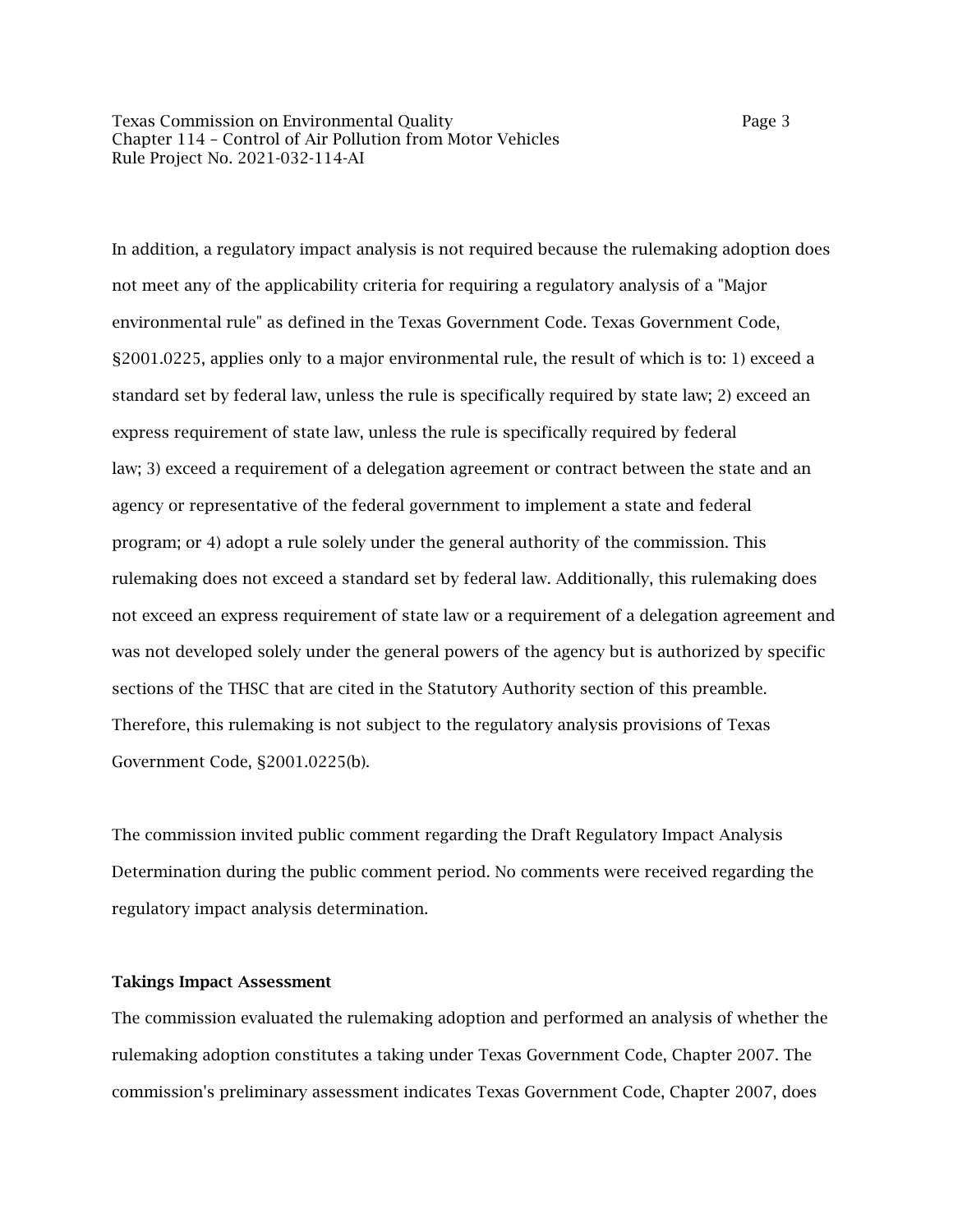not apply.

Under Texas Government Code, §2007.002(5), taking means: (A) a governmental action that affects private real property, in whole or in part or temporarily or permanently, in a manner that requires the governmental entity to compensate the private real property owner as provided by the Fifth and Fourteenth Amendments to the United States Constitution or Section 17 or 19, Article I, Texas Constitution; or (B) a governmental action that: (i) affects an owner's private real property that is the subject of the governmental action, in whole or in part or temporarily or permanently, in a manner that restricts or limits the owner's right to the property that would otherwise exist in the absence of the governmental action; and (ii) is the producing cause of a reduction of at least 25% in the market value of the affected private real property, determined by comparing the market value of the property as if the governmental action is not in effect and the market value of the property determined as if the governmental action is in effect.

Promulgation and enforcement of the rulemaking adoption will be neither a statutory nor a constitutional taking of private real property. The primary purpose of the rulemaking is to amend Chapter 114 in accordance with the amendments to THSC, Chapter 386 as a result of HB 4472. The rulemaking adoption will revise a voluntary program and only affect motor vehicles that are not considered to be private real property. The rulemaking adoption does not affect a landowner's rights in private real property because this rulemaking does not burden, restrict, or limit the owner's right to property, nor does it reduce the value of any private real property by 25% or more beyond that which would otherwise exist in the absence of the regulations. Therefore, the rulemaking adoption would not constitute a taking under Texas Government Code, Chapter 2007.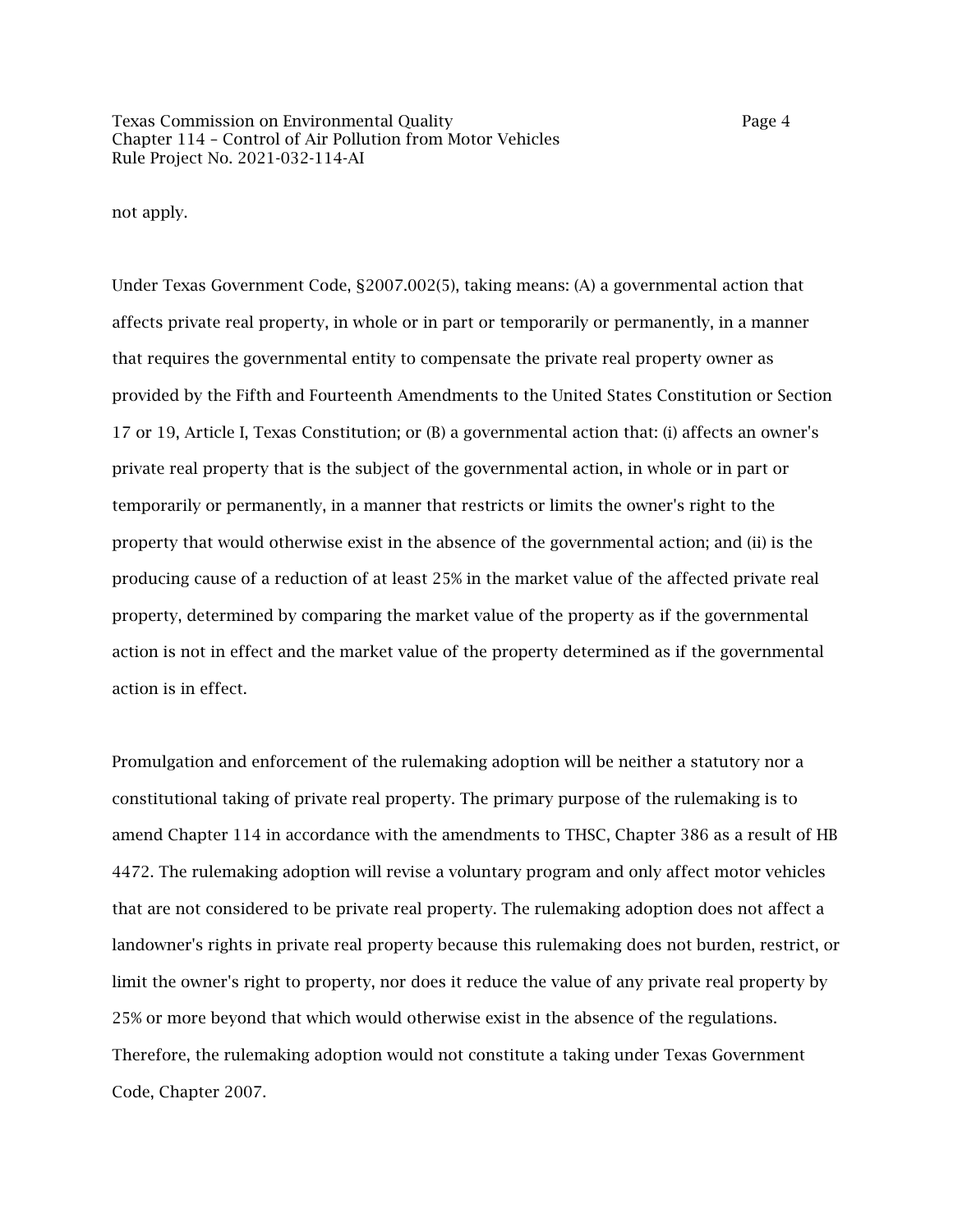Texas Commission on Environmental Quality Page 5 Chapter 114 – Control of Air Pollution from Motor Vehicles Rule Project No. 2021-032-114-AI

#### Consistency with the Coastal Management Program

The commission reviewed the rulemaking adoption and found that it is identified in the Coastal Coordination Act implementation rules, 31 TAC §505.11(b)(2), relating to rules subject to the Coastal Management Program (CMP), and will, therefore, require that the goals and policies of the Texas Coastal Management Program be considered during the rulemaking process.

The commission reviewed this rulemaking for consistency with the CMP goals and policies in accordance with the regulations of the Coastal Coordination Advisory Committee and determined that the rulemaking is procedural in nature and will have no substantive effect on commission actions subject to the CMP and is, therefore, consistent with the CMP goals and policies.

The commission invited public comment regarding the consistency with the CMP during the public comment period. No comments were received regarding the CMP.

# Public Comment

The commission offered a public hearing on February 18, 2022. The comment period closed on February 28, 2022. The commission received no comments.

## Response to Comments

The commission received no comments.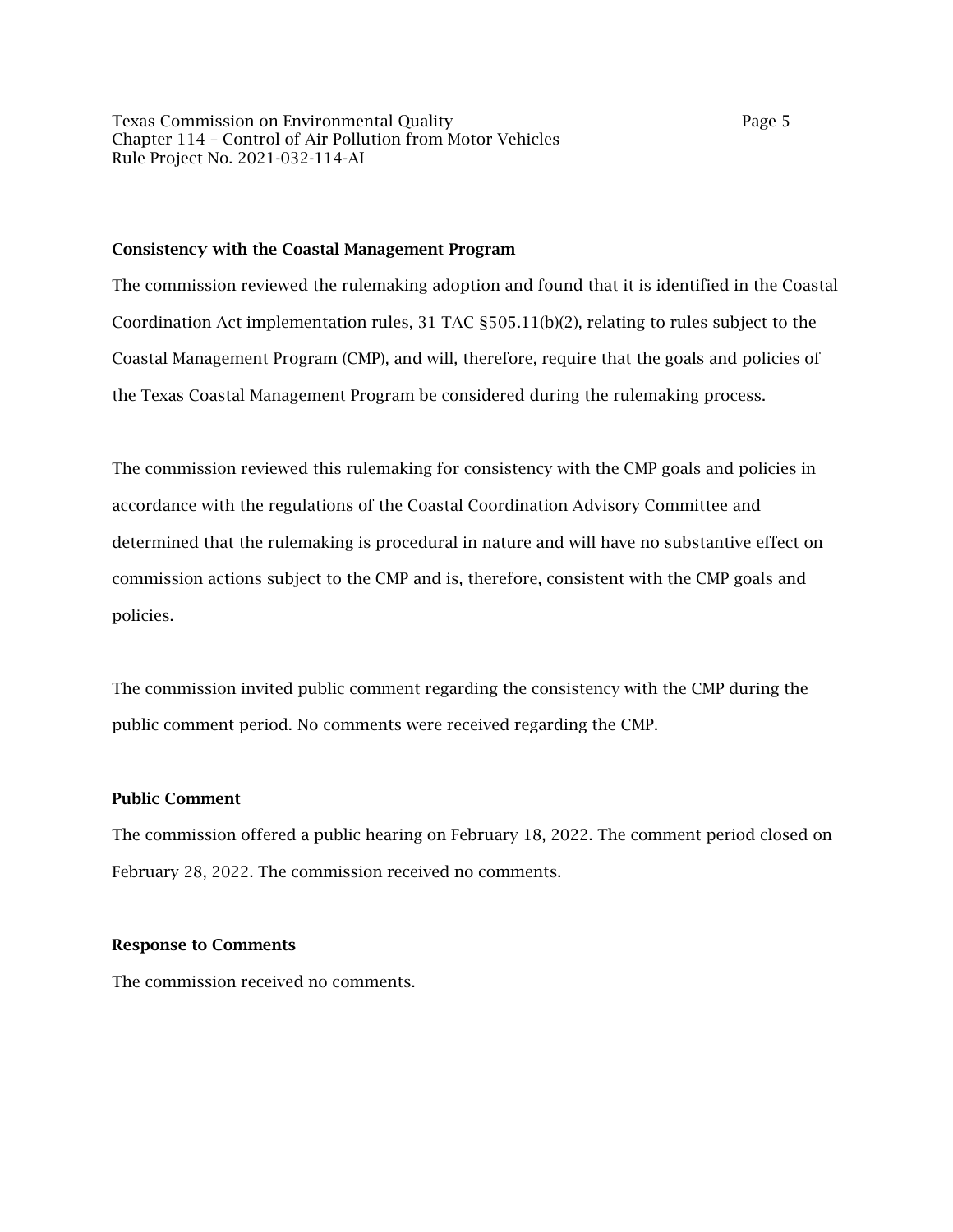Texas Commission on Environmental Quality **Page 6** Page 6 Chapter 114 – Control of Air Pollution from Motor Vehicles Rule Project No. 2021-032-114-AI

# SUBCHAPTER K: MOBILE SOURCE INCENTIVE PROGRAMS DIVISION 3: DIESEL EMISSIONS REDUCTION INCENTIVE PROGRAM FOR ON-ROAD AND NON-ROAD VEHICLES

# §114.622

# Statutory Authority

The amendments are adopted under Texas Water Code (TWC), §5.102, which provides the commission with the general powers to carry out its duties under the TWC; TWC, §5.103, which authorizes the commission to adopt any rules necessary to carry out the powers and duties under the provisions of the TWC and other laws of this state; and TWC, §5.105, which authorizes the commission by rule to establish and approve all general policy of the commission. The amendments are also adopted under Texas Health and Safety Code (THSC), Texas Clean Air Act, §382.017, which authorizes the commission to adopt rules consistent with the policy and purposes of the THSC; THSC, §382.011, which authorizes the commission to establish the level of quality to be maintained in the state's air and to control the quality of the state's air; THSC, §382.012, which authorizes the commission to prepare and develop a general, comprehensive plan for the control of the state's air; and THSC, Chapter 386, which establishes the Texas Emissions Reduction Plan.

The amendments are adopted as part of the implementation of THSC, Chapter 386, Subchapter C, as amended by House Bill 4472, 87th Texas Legislature, 2021.

#### §114.622. Incentive Program Requirements.

(a) Eligible projects include: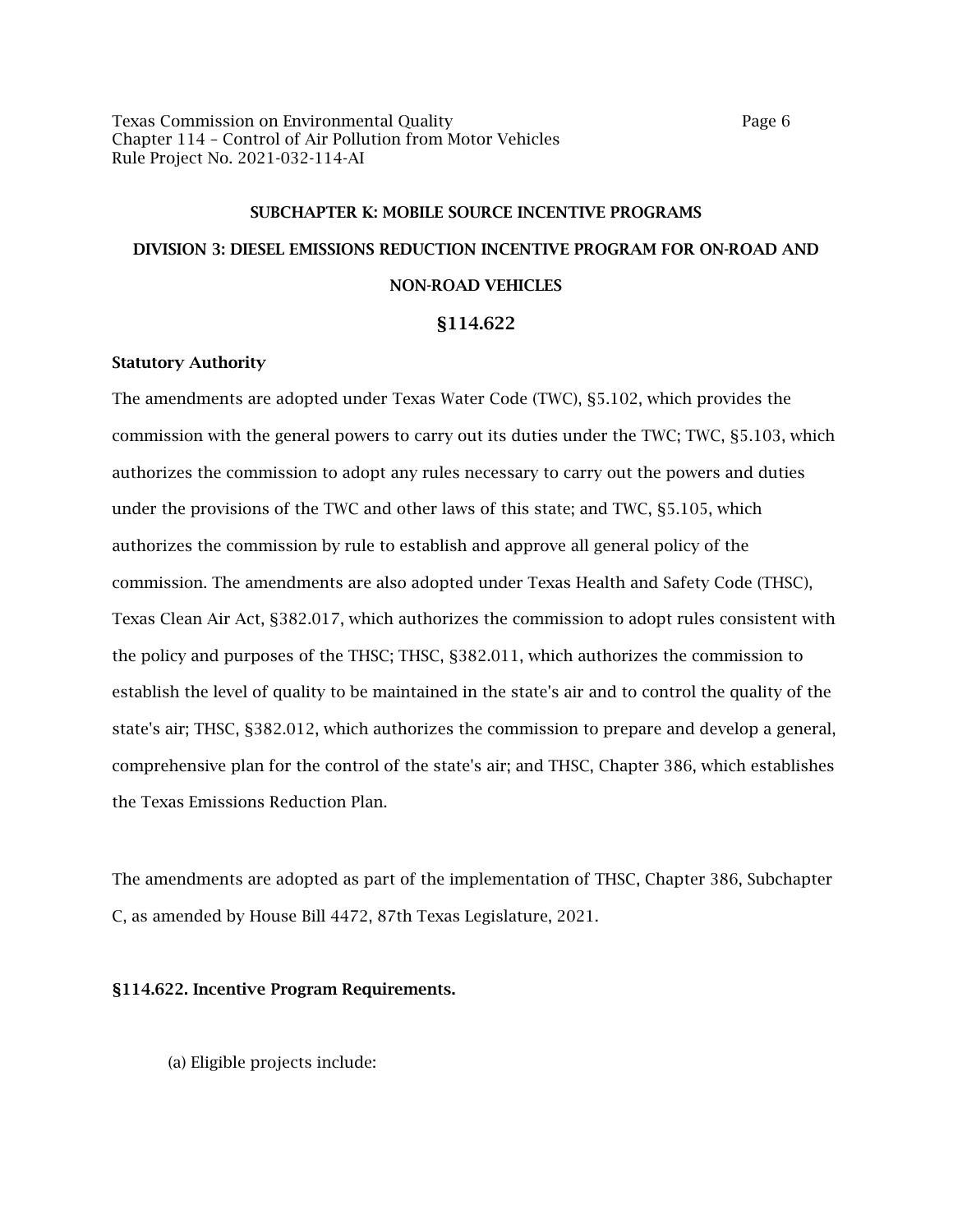Texas Commission on Environmental Quality **Page 7** Page 7 Chapter 114 – Control of Air Pollution from Motor Vehicles Rule Project No. 2021-032-114-AI

(1) purchase or lease of on-road and non-road diesels;

(2) emissions-reducing retrofit projects for on-road or non-road diesels;

(3) emissions-reducing repower projects for on-road or non-road diesels;

(4) purchase and use of emissions-reducing add-on equipment for on-road or

## non-road diesels;

(5) development and demonstration of practical, low-emissions retrofit

technologies, repower options, and advanced technologies for on-road or non-road diesels with lower nitrogen oxides  $(NO<sub>x</sub>)$  emissions;

(6) use of qualifying fuel;

(7) implementation of infrastructure projects;

(8) replacement of on-road and non-road diesels with newer on-road and nonroad diesels; and

(9) other projects that have the potential to reduce anticipated  $NO<sub>x</sub>$  emissions from diesel engines.

(b) For a proposed project as listed in subsection (a) of this section, other than a project involving a marine vessel or engine, a project involving non-road equipment used for natural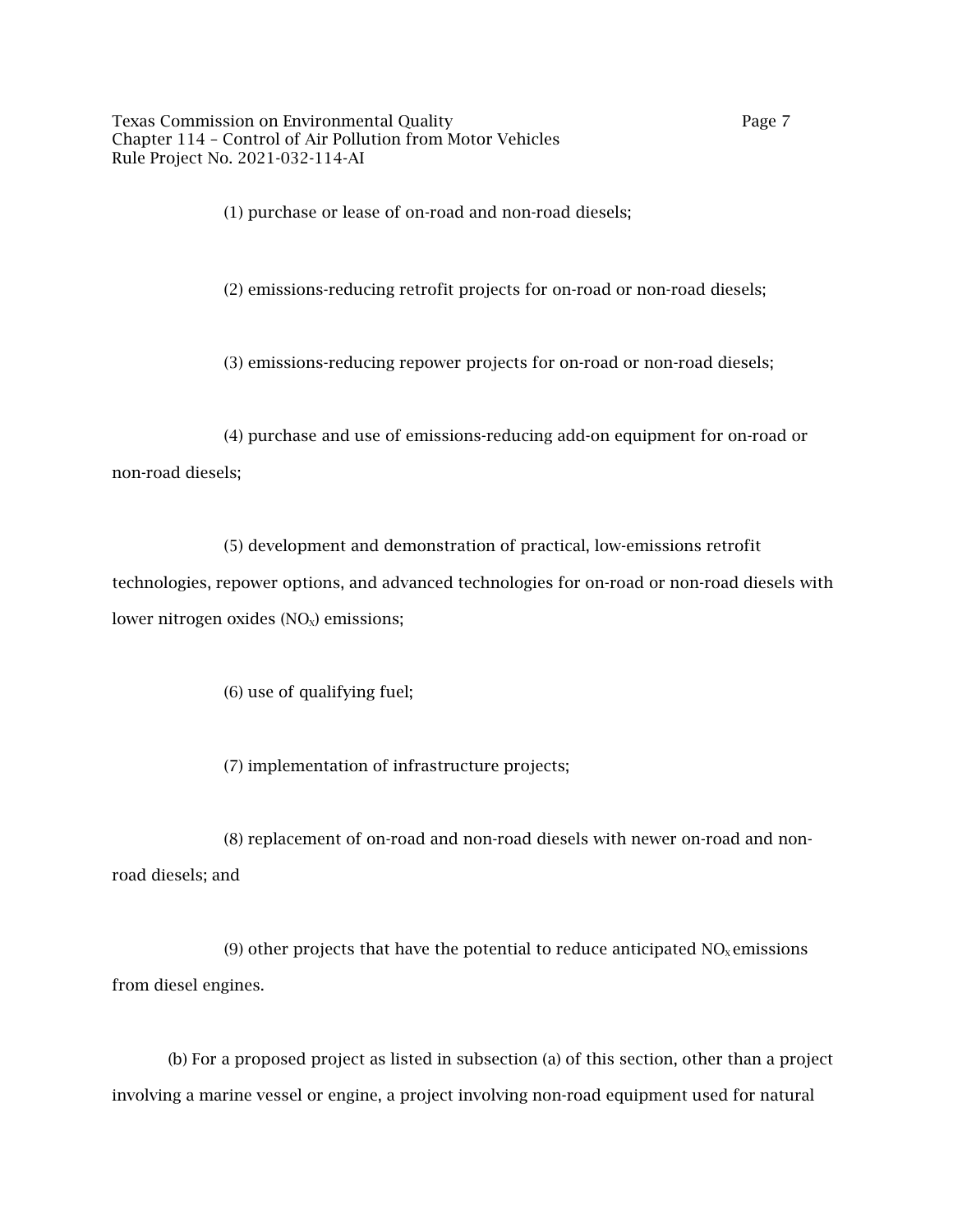Texas Commission on Environmental Quality **Page 8** Page 8 Chapter 114 – Control of Air Pollution from Motor Vehicles Rule Project No. 2021-032-114-AI

gas recovery purposes, a project involving replacement of a motor vehicle, or a project involving the purchase or lease of a motor vehicle, not less than 55% of vehicle miles traveled or hours of operation projected for the five years immediately following the award of a grant must be projected to take place in a nonattainment area or affected county of this state. The commission may also allow vehicle travel on highways and roadways, or portions of a highway or roadway, designated by the commission and located outside a nonattainment area or affected county to count towards the percentage of use requirement.

(c) For a proposed project involving a marine vessel or engine, the vessel or engine must be operated in the intercoastal waterways or bays adjacent to a nonattainment area or affected county of this state for not less than 55% of time over the lifetime of the project.

(d) [(c)] For a proposed motor vehicle replacement, purchase, or lease project, the period used to determine the emissions reductions and cost-effectiveness of each replacement, purchase, or lease activity included in the project must extend for five years or more, or 400,000 miles, whichever occurs earlier. Not less than 55% of the vehicle miles traveled projected for the period used to determine the emissions reductions must be projected to take place in a nonattainment area or affected county of this state. The commission may also allow vehicle travel on highways and roadways, or portions of a highway or roadway, designated by the commission and located outside of a nonattainment county or affected county to count towards the percentage of use requirement.

(e) [(d)] For a proposed project that includes a replacement of equipment or a repower, the old equipment or engine must be recycled or scrapped provided, however, that the executive director may allow permanent removal from the state of Texas in specific grants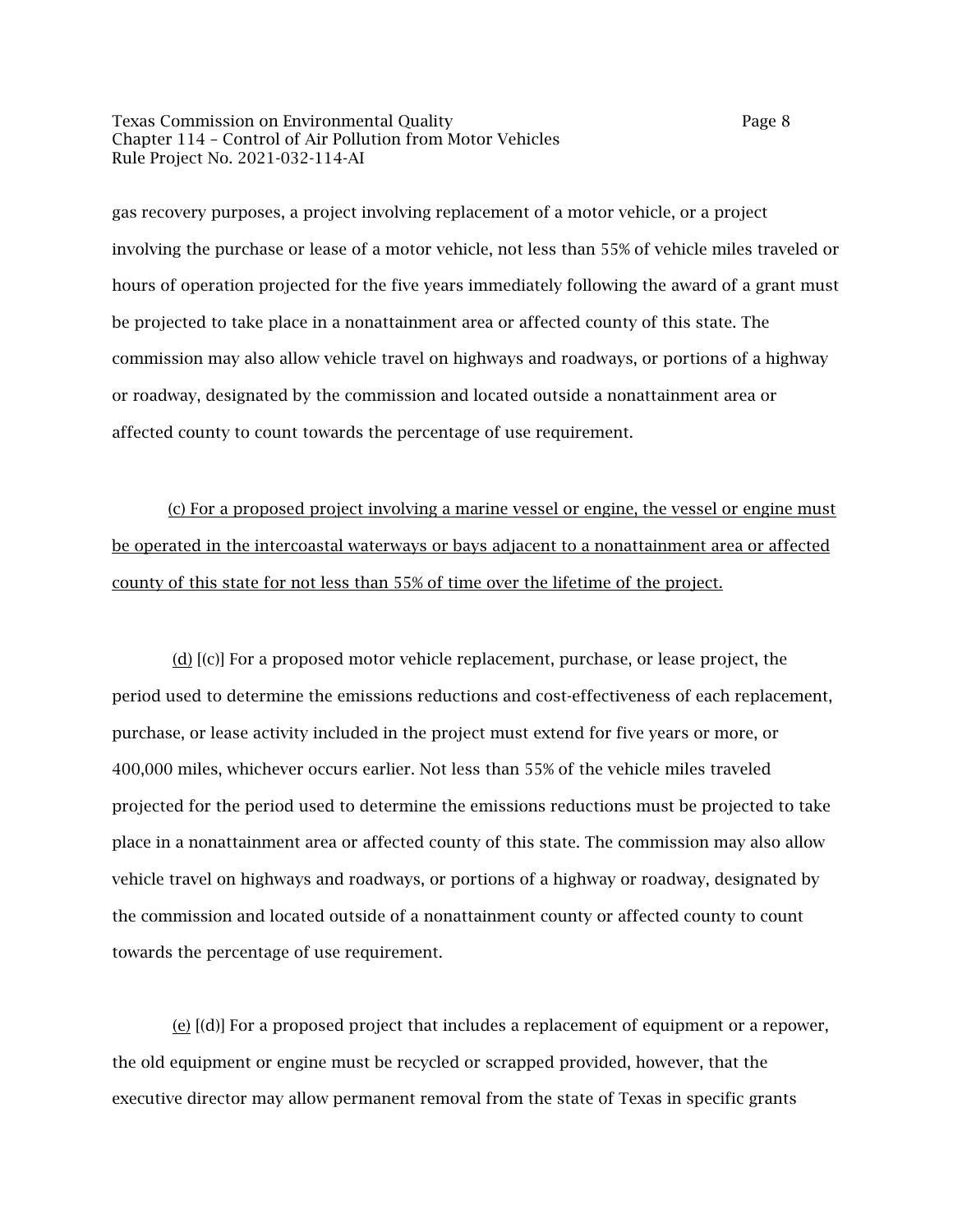where the applicant has provided sufficient assurances that the old locomotive will not be returned to the state of Texas.

(f) [(e)] For a proposed project to replace a motor vehicle, the vehicle and engine must be decommissioned by crushing the vehicle and engine, by making a hole in the engine block and permanently destroying the frame of the vehicle, or by another method approved by the executive director that permanently removes the vehicle and engine from operation in this state. For a proposed project to repower a motor vehicle, the engine being replaced must be decommissioned in a manner consistent with the requirements for decommissioning an engine as part of a vehicle replacement project. The executive director shall allow an applicant for a motor vehicle replacement or repower project to propose an alternative method for complying with the requirements of this subsection.

(g)  $[(f)]$  For a project to replace a motor vehicle, the vehicle being replaced may have been owned, leased, or otherwise commercially financed by the applicant. The applicant must have a legal right to replace and recycle or scrap the vehicle and engine before a grant is awarded for that project.

(h)  $[(g)]$  The commission may set cost-effectiveness limits as needed to ensure the best use of available funds. The commission may also base project selection decisions on additional measures to evaluate the effectiveness of projects in reducing  $NO<sub>x</sub>$  emissions in relation to the funds to be awarded.

(i) [(h)] The executive director may waive eligibility requirements established under subsections (b) - (f) of this section on a finding of good cause, which may include a waiver of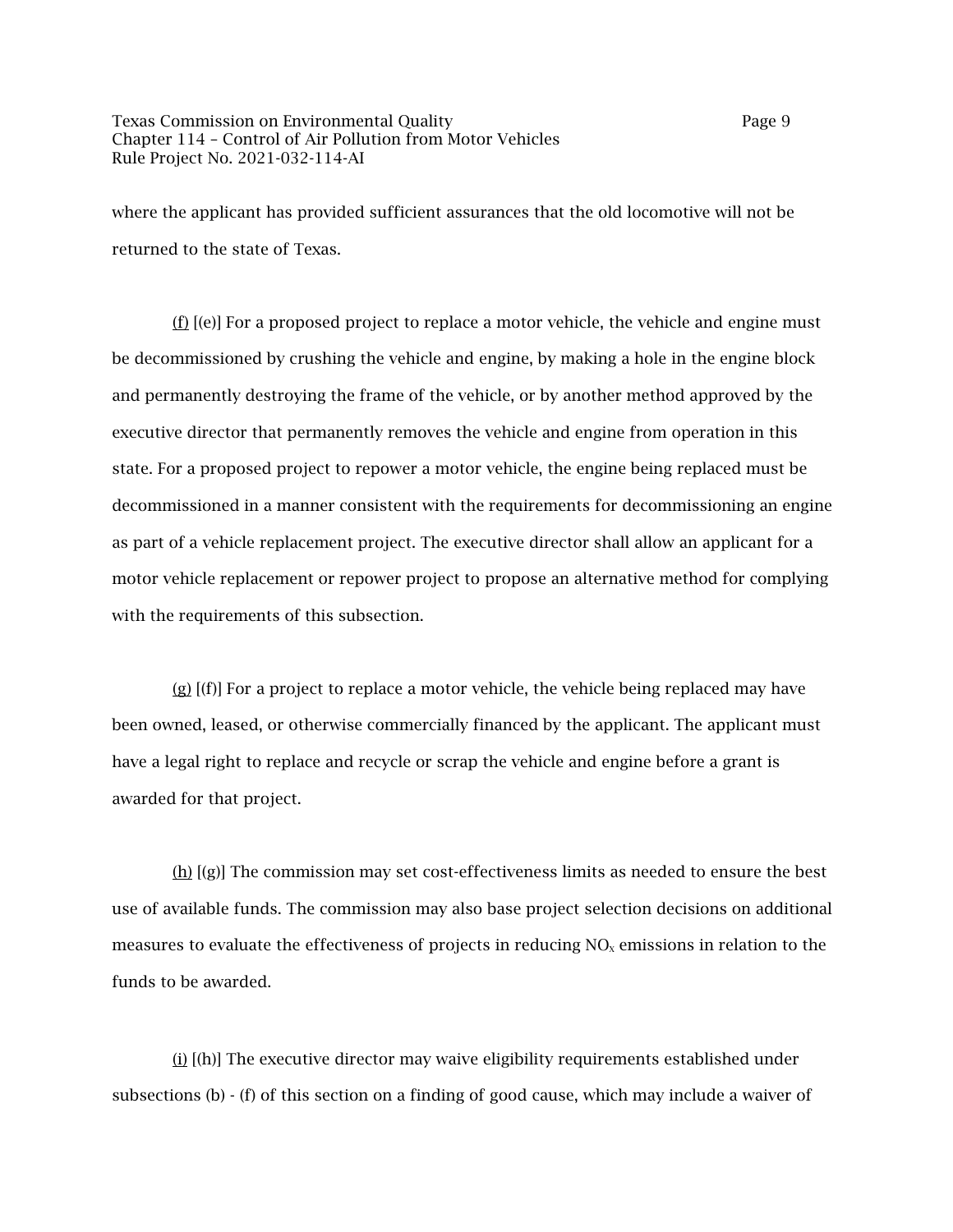Texas Commission on Environmental Quality Page 10 Chapter 114 – Control of Air Pollution from Motor Vehicles Rule Project No. 2021-032-114-AI

any ownership and use requirements established for replacement of a motor vehicle for short lapses in registration or operation attributable to economic conditions, seasonal work, or other circumstances. In determining good cause and deciding whether to grant a waiver, the executive director shall ensure that the emissions reductions that will be attributed to the project will still be valid and, where applicable, meet the conditions for assignment for credit to the state implementation plan.

(j) [(i)] Projects funded with a grant from this program may not be used for credit under any state or federal emissions reduction credit averaging, banking, or trading program except as provided under Texas Health and Safety Code, §386.056.

(k) [(j)] A proposed project as listed in subsection (a) of this section is not eligible if it is required by any state or federal law, rule or regulation, memorandum of agreement, or other legally binding document. This subsection does not apply to:

(1) an otherwise qualified project, regardless of the fact that the state implementation plan assumes that the change in equipment, vehicles, or operations will occur, if on the date the grant is awarded the change is not required by any state or federal law, rule or regulation, memorandum of agreement, or other legally binding document; or

(2) the purchase of an on-road diesel or equipment required only by local law or regulation or by corporate or controlling board policy of a public or private entity.

(l) [(k)] A proposed retrofit, repower, replacement, or add-on equipment project must achieve a reduction in NO<sub>x</sub> emissions to the level established in the commission's *Texas*